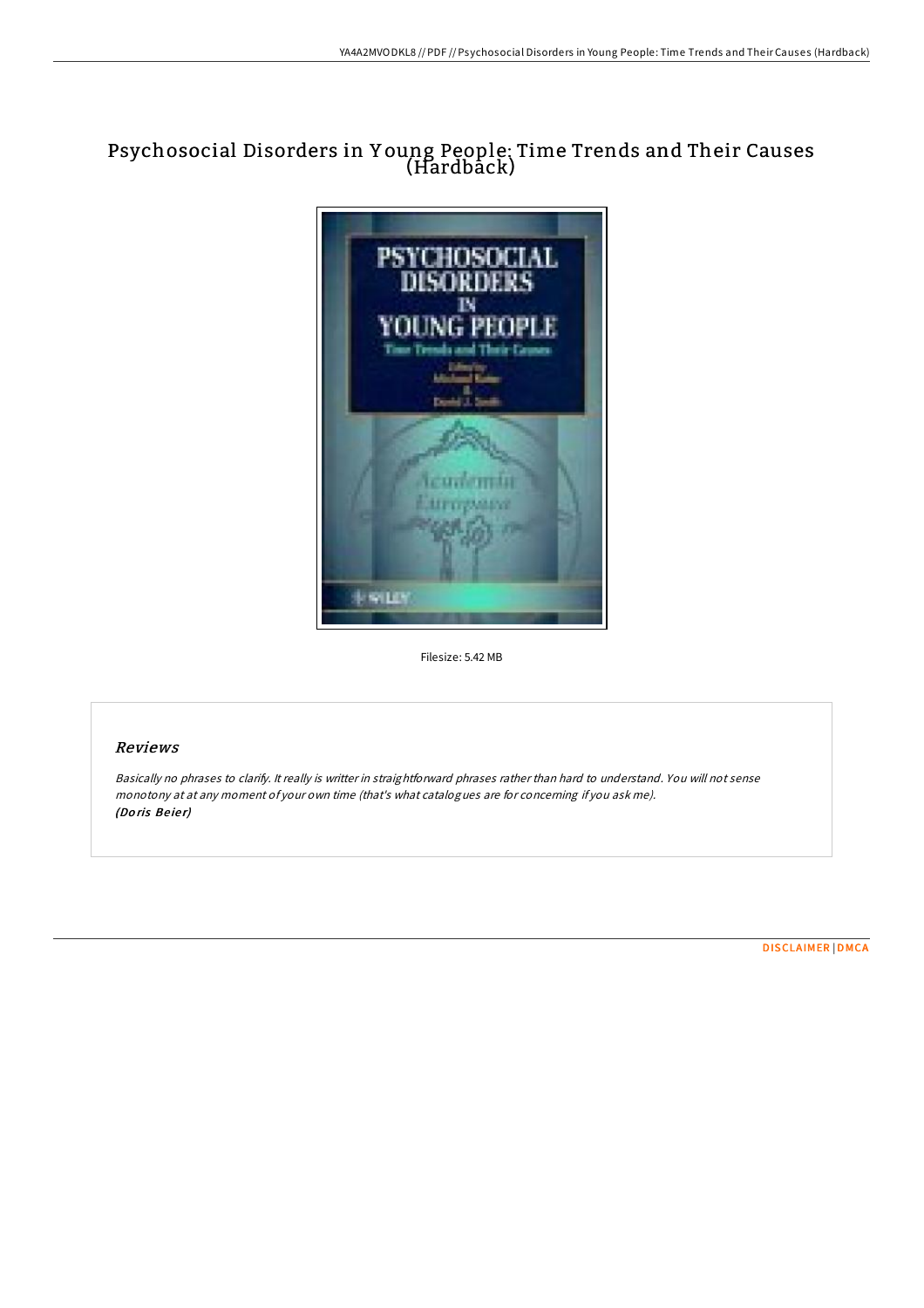## PSYCHOSOCIAL DISORDERS IN YOUNG PEOPLE: TIME TRENDS AND THEIR CAUSES (HARDBACK)



To get Psychosocial Disorders in Young People: Time Trends and Their Causes (Hardback) eBook, you should follow the link under and download the file or have accessibility to other information which might be relevant to PSYCHOSOCIAL DISORDERS IN YOUNG PEOPLE: TIME TRENDS AND THEIR CAUSES (HARDBACK) ebook.

John Wiley and Sons Ltd, United Kingdom, 1995. Hardback. Condition: New. Language: English . Brand New Book. During the Golden Era of economic growth between 1950 and 1973, mortality and physical illness declined in developed countries, but a number of psychosocial disorders increased. The authors of this volume search out the causes of the increased disorder in young people and target the disorders that rise in frequency in the teenage years: crime, alcohol and drug abuse, depression, anorexia and bulimia, and suicide. The extensive research findings on the mechanisms that lead to each of the disorders are reviewed. In addition, the authors consider a wide range of social and economic changes as possible explanations of trends in the disorders: the changing process of adolescent development, the family, the economy, the labour market, the mass media, and moral concepts and values are all discussed in depth. This international group of researchers bring together, for the first time, under the auspices of the Academia Europaea, data for a range of psychosocial disorders on time trends, on cross-national diFerences, on risk and protective factors for individuals, and on the developmental processes that link childhood with adult life. The Academia Europaea as a multinational, multidisciplinary organisation support in various areas this kind of study. The authors demonstrate that this inter-disciplinary approach, combining analysis of individual diFerences and aggregate trends, has great power and potential for future research. Practitioners, academics and policy makers in the fields of mental health, criminal justice, and social policy will find in this volume some surprising conclusions as well as useful guidelines for action, based on authoritative evidence from these unique studies.

B Read Psychosocial Disorders in Young People: Time Trends and Their Causes (Hardback) [Online](http://almighty24.tech/psychosocial-disorders-in-young-people-time-tren.html)  $\mathbf{E}$ Download PDF Psychosocial Disorders in Young People: Time Trends and Their [Cause](http://almighty24.tech/psychosocial-disorders-in-young-people-time-tren.html)s (Hardback)